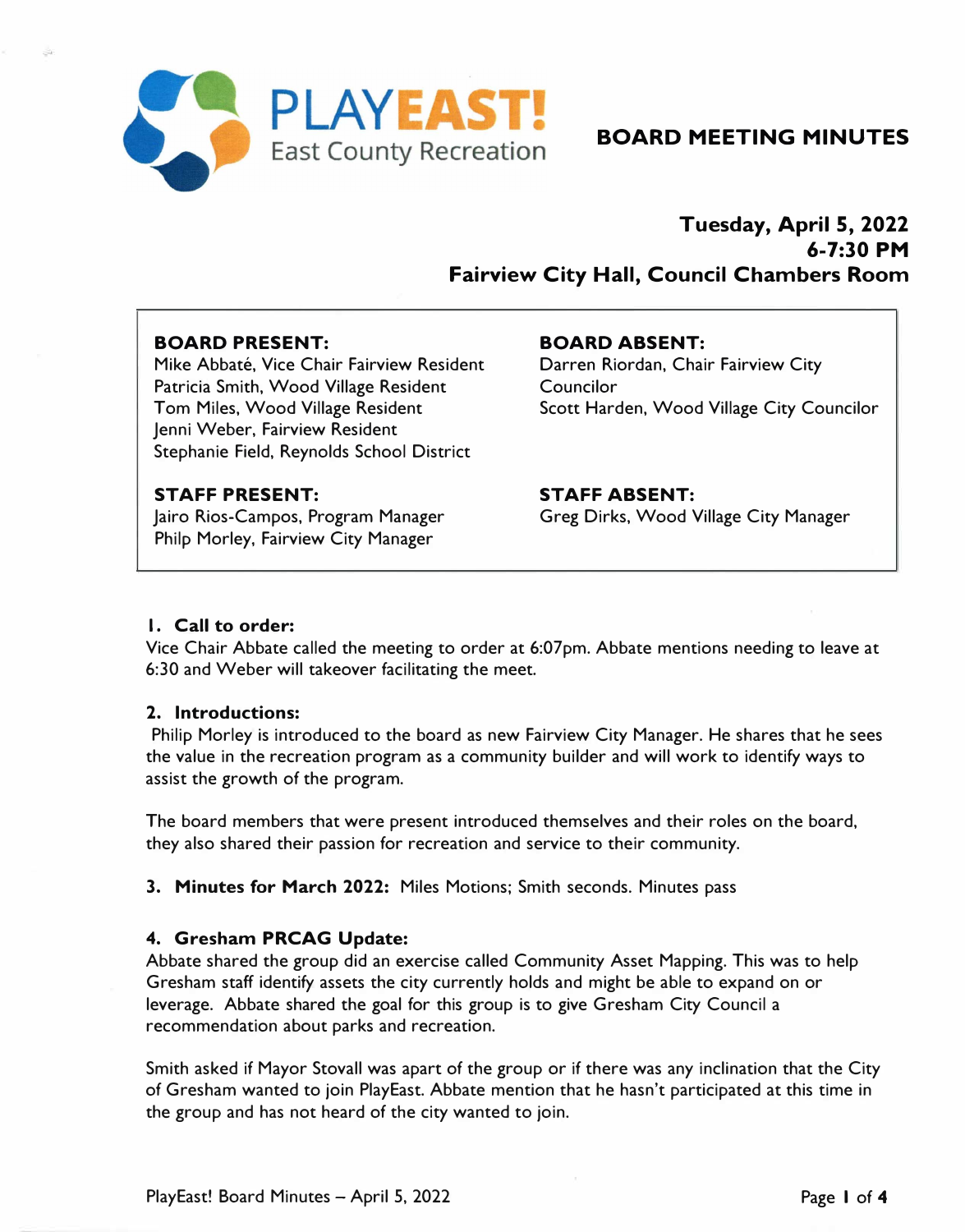

## **BOARD MEETING MINUTES**

Smith mentions having an opportunity to meet with the Gresham Mayor and will share the success of PlayEast.

Rios-Campos will gather information for Smith to share with Gresham Mayor.

Abbate also shared next meeting was scheduled for Thursday April 7<sup>th</sup>.

Abbate leaves the meeting, board members Weber assumed as interim chair for remainder of the meeting. 6:3 I pm

## **5. Spring/Summer Guide:**

Rios-Campos shared the recreation guide will be mailed to residents this week. He also shared staff has been proactive promoting open registration via social media and through other means of communication. Rios-Campos also share the new registration system is up and running. Mentions that it was a smooth transition with minor setbacks. Rios-Campos highlights the new system can translate into 39 different languages and has been very useful in helping community members register for programs.

Rios-Campos share the layout of the guide has changed to have a more appealing look. Rios-Campos also highlighted four summer camps (Chess for Success, Mini-Stars & Nature Art and Engineering). These camps are in line with what the board has envision the program should offer.

Smith asked if new Premier Partner would be called out as such in this guide. Rios-Campos mention this would be the last guide current Premier Partner will be advertised as. He shares being on a yearly cycle with sponsors starting in the fall and ending with spring/summer guide.

Rios-Campos shares adding QR codes to the guide making for easer access to community members using mobile devices. Directing them to current programming and financial assistance

Rios-Campos share spring and summer guide offers a wide range of programs and activities.

Miles asked who the organization was running the nature programs. Rios-Campos shares this is a newer organization PlayEast is partnering with. He shares last year this organization ran a Wilderness camp in the summer. Rios-Campos also states they are a local organization who is also working with the City of Troutdale Recreation Manager to provide camps. He states all three working in a partnership to offer more camps and activities.

Rios-Campos share the last page of the guide highlighting the community event "Friday Family Fun Night". He shares this is an expansion of the event previously called "Play Ball Double Feature"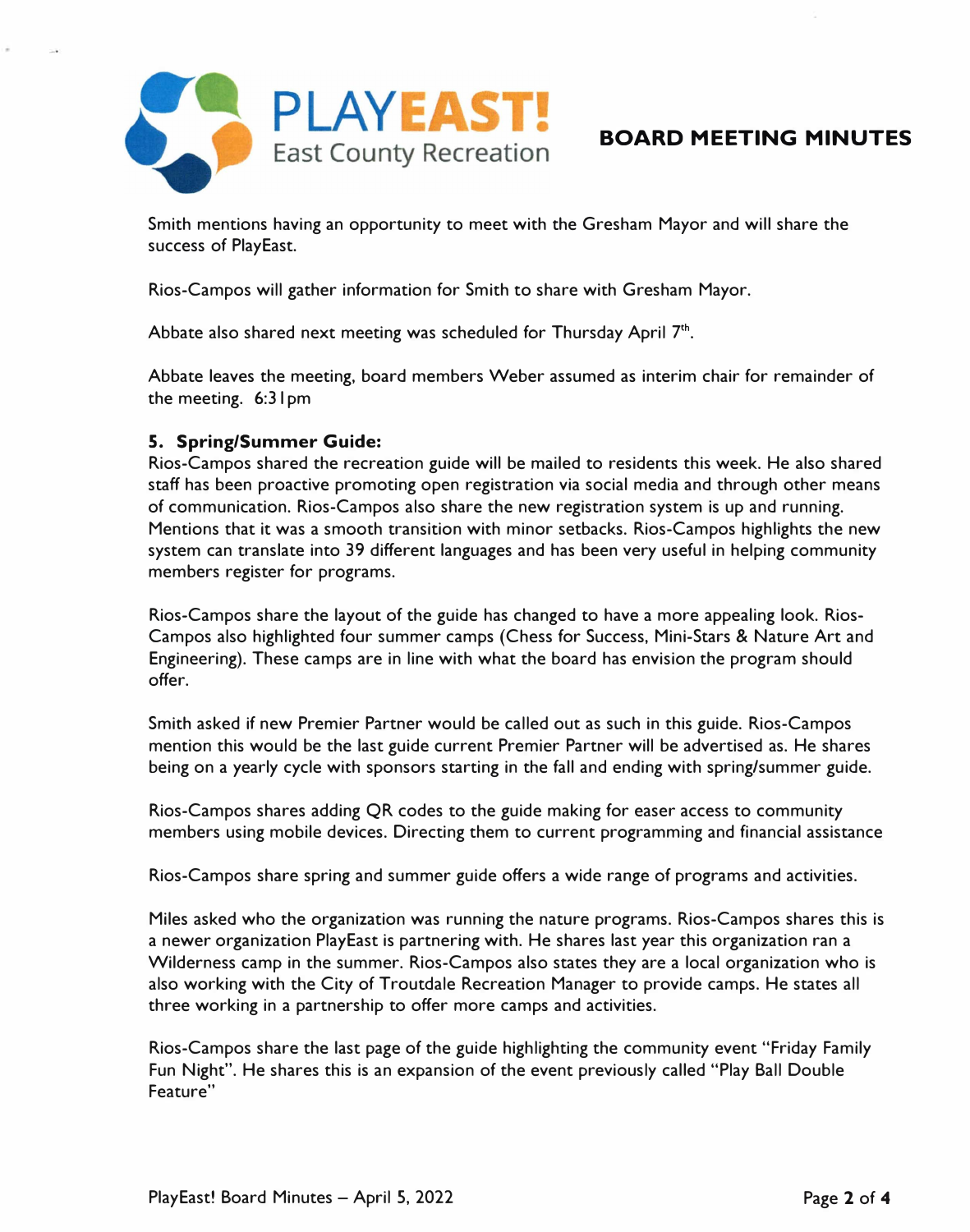

The board was excited for the guide but also for the lunch of the new software. Weber states grateful for the mindfulness of the research and finding a software that meets our community's needs.

## **6. Fundraiser Update:**

Rios-Campos share the fundraising website is active and individuals can register to donate. He mentions this is the same software they used for last years virtual fundraiser.

Rios-Campos also share he has created a Facebook event for the virtual fundraiser as well as through other social media platforms. Board members are encouraged to share with in their social medial networks.

Rios-Campos shares the Zoom Webinar has also been created. Board members are encouraged to register for the virtual event as well as sharing the link in their networks so others can register and be present during the event.

Rios-Campos reminds the board the fundraising goal for this year is \$30,000. He shares that they have received \$5,975 and \$13,500 has been pledged by others. This covers 65% of the targeted goal.

Rios-Campos emphasizes the fundraiser is about a month away and encouraged board members to make last attempts to generate sponsors. He reminds them last year most of the funds were raised before the event and not during.

Weber asked if there would be a silent auction and if any items have been donated. Rios-Campos mentions not receiving any items and does not anticipate having a silent auction during the event as time is a big factor.

Weber asked what the run of show consist of. Rios-Campos shared it mainly consist of celebrating the milestones of the program during the pandemic as well as showcasing participants in actual programs.

Weber asked if everyone on the master sponsorship list been contacted and has been requested to donate this year. Rios-Campos shared he has not been made aware of everyone on the list been reached out to donate.

Rios-Campos reminds the board he had assigned them to individuals to outreach and make the ask of donations. Rios-Campos states that he has only been made aware of ten out of 40 individuals been outreached to make a donate. He mentions there is opportunity with the individuals they have on the list to create more donations.

Board discusses strategies to ensure all individuals on the list get reached out to by a board member. Morley suggest reminding board members of their assigned contacts. Rios-Campos will assist and remind board members of who they were assigned to.